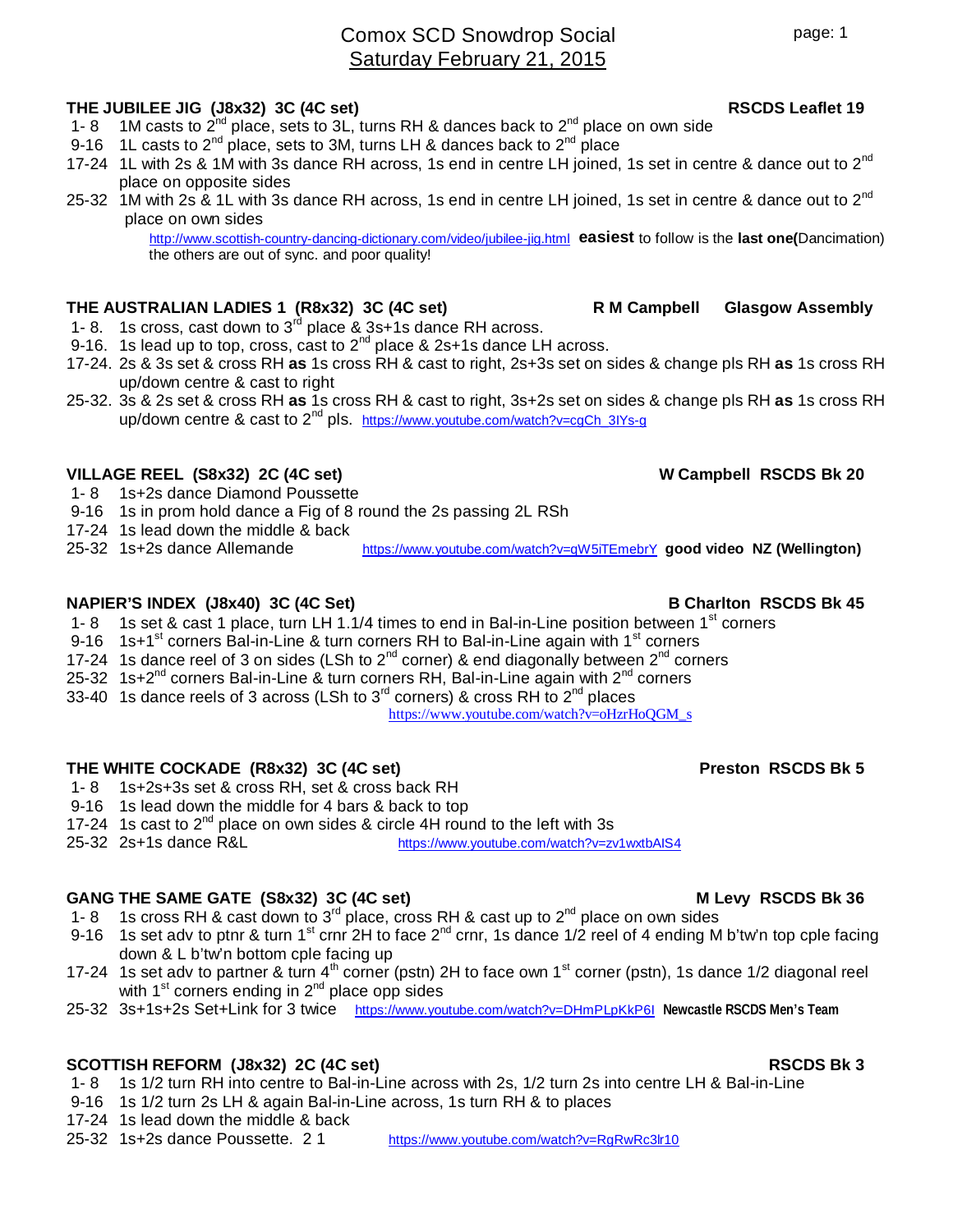# Comox SCD Snowdrop Social Saturday February 21, 2015

# **THE ROBERTSON RANT (S80) Sq.Set D Winchester RSCDS Bk 39**

- 1- 8 All circle 8H round & back
- 9-16 All Ladies dance RH across 1/2 way & turn opposite Man LH, all Ladies dance 1/2 RH across & turn partner LH
- 17-24 1s+3s dance reel of 4 (Ladies start by passing LSh **as** Men set)
- 25-32 All set (HS) to corners, turn 2H twice
- 33-40 2s+4s dance reel of 4 with Ladies starting by passing LSh
- 41-48 All set (HS) to corners, turn 2H twice
- 49-56 All Ladies circle left to face partners (Ladies BtoB), set to & turn partners 2H
- 57-64 All Men circle right to face partners (Men BtoB), set to & turn partners 2H
- 65-72 All dance Grand Chain
- 73-80 All Allemande anticlockwise https://www.youtube.com/watch?v=P4NC6Kb3ZZg **Nicely danced video by Jacksonville SCD**

### **SHORT BREAK**

### **BRATACH BANA (R8x32) 3C (4C set) J Drewry Bon Accord Bk**

- 1- 8 1s turn RH & cast 1 place, 1s dance LSh round 1<sup>st</sup> corners to 2<sup>nd</sup> place opposite side facing 2<sup>nd</sup> corners
- 9-16 1s dance 1/2 Reel of 3 on the sides & dance 1/2 Reel of 3 across (1M with 3s at top, 1L with the 2s)
- 17-24 1s turn LH, turn 3<sup>rd</sup> crnrs RH (1<sup>st</sup> crnr person) & pass RSh to turn 4<sup>th</sup> crnr RH ending in 2<sup>nd</sup> pl own side in prom hold with  $4<sup>th</sup>$  crnr
- 25-32 1s+4<sup>th</sup> crnrs Prom diag across (pass RSh) to diag opp crnr & 1/2 turn to end 1s in 2<sup>nd</sup> pl opp side, 1s dance 1/2 Diag R&L (M up, L dn) to end in  $2^{nd}$  place. http://www.youtube.com/watch?v=CSk2kg7R2aw

# **12 COATES CRESCENT (S4x32) 4C set RSCDS Bk 40**

- 1- 8 All set on sides & cross RH, all set & cross back RH
- 9-16 1s dance down to meet 4s who dance up & 1L+4L **also** 1M+4M dance out own sides, cast back to places & 1s lead down to  $4<sup>th</sup>$  place
- 17-24 3s+4s dance R&L https://www.youtube.com/watch?v=kpB7JrlkuXE
- 25-32 2s+3s **also** 4s+1s dance RH across & LH back

### **JENNIFER'S JIG (J8x32) 3C (4C set) J Drewry Silver City Bk**

- 1- 8 1s+2s+3s set cross RH, set & cross back RH
- 9-16 1s+2s dance double Fig of 8 (1s cross down to start)
- 17-24 1s dance Inveran reels with 2s+3s
- 25-32 1s followed by 2s lead down 3 steps, turn RH (3 bars) & 2s lead up followed by 1s to new places

### **JOHN OF BON ACCORD (R8x32) 3C (4C set) R Goldring RSCDS Bk 33**

- 1- 8 1s dance 4 progressive 1/2 diagonal reels of 3 firstly 1s pass RSh to 1/2 reel with 2L then 1s pass LSh & 1/2 reel with 2M
- 9-16 1s pass RSh & 1/2 reel with 3L & lastly pass LSh to 1/2 reel with 3M. (2)(3)1
- 17-24 1s turn RH & cast up to  $2^{nd}$  place on own sides, dance 1/2 Fig of 8 around the 2s to  $2^{nd}$  place opposite sides
- 25-32 2s+1s+3s turn 3/4 RH to end in line in centre of dance facing partners (M facing down & L up) & set, ¾ turn RH to end on own sides & set. https://www.youtube.com/watch?v=07hRuGzTrL4 https://www.youtube.com/watch?v=O7hRuGzTrL4

**Central Germany RSCDS Ladies. At Newcastle Festival 2010. BEAUTIFUL DEMO Followed by the Strathspey "Sands of Morar" also Beautifully Danced.**

# page: 2